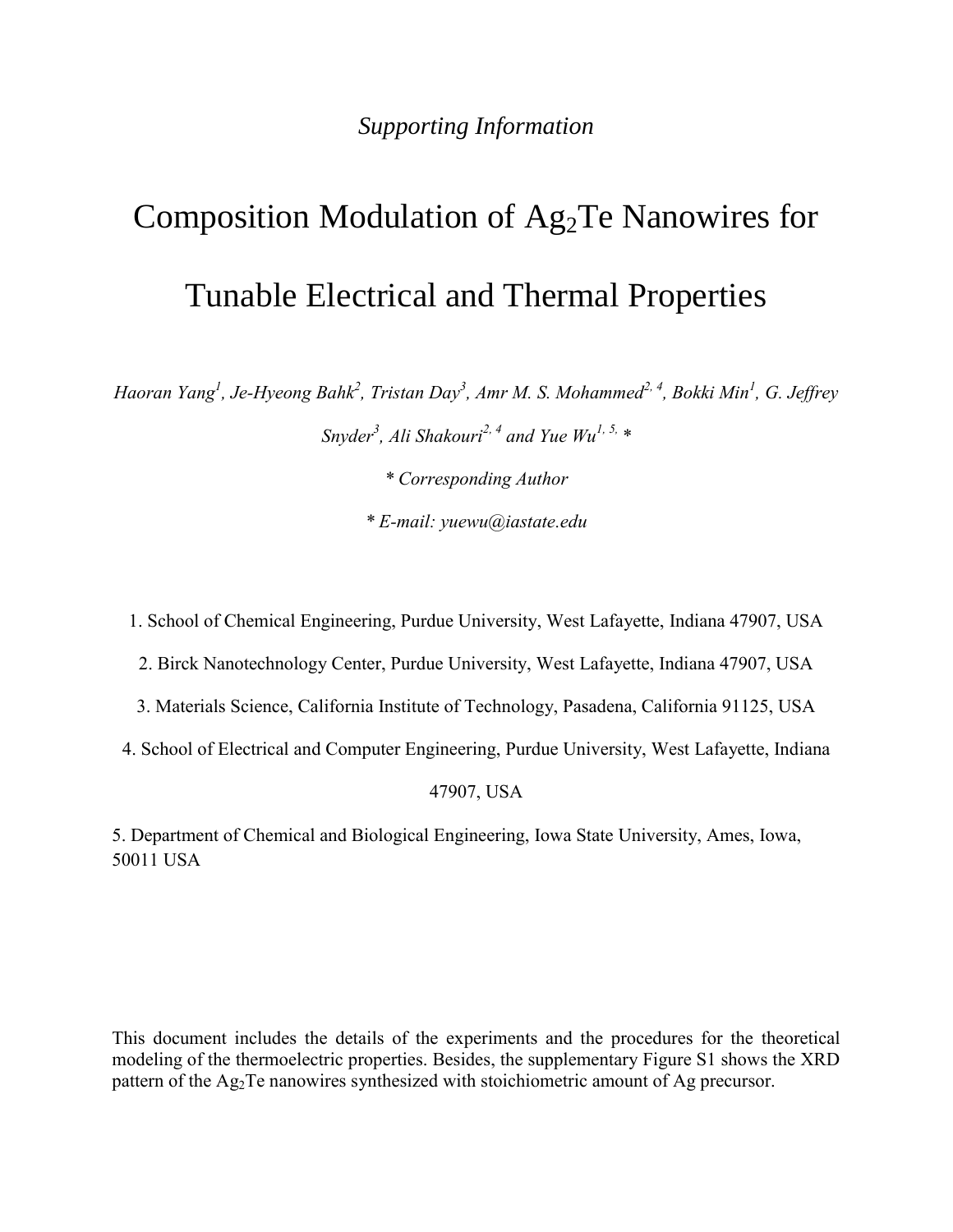#### **Experiments and Modeling Procedures**

**Synthesis of Ag2Te nanowires**. All chemicals are used as received without further purification. TeO<sub>2</sub> ( $\geq$ 99%), Polyvinylpyrrolidone (PVP for short, MW~40,000), KOH (90%),  $N_2H_4\bullet H_2O$  (78%~82%), are purchased from Sigma Aldrich, while AgNO<sub>3</sub> ( $\geq$ 99.9%), ethylene glycol ( $\geq$ 99%, EG for short) and ethanol (95%) are purchased from VWR. In the first step of a typical synthesis, 9.576 g TeO2, 12 g PVP, 44.884 g KOH, and 600 ml ethylene glycol are added to a one-liter glass reactor. The mixture is heated to 120 °C with vigorous stirring and all solids are dissolved. Then, the reactor is purged with nitrogen using a Schlenk line, and 20 ml  $N_2H_4\bullet H_2O$  is injected rapidly. The mixture is kept at 120 °C for 1 hour for Te nanowire growth, and is let cool down to room temperature naturally. The products are triple washed with distilled water, collected with centrifugation and re-dispersed in 800 ml ethylene glycol in a 2 L beaker for the second step. In a separate 500 mL beaker, 40.769 g (for Ag<sub>2</sub>Te 2xAg sample) or 61.153 g (for Ag<sub>2</sub>Te 3xAg sample) AgNO<sub>3</sub> is dissolved in 200 ml ethylene glycol. Then, the AgNO<sub>3</sub>/EG solution is added into the 2 L beaker, and the mixture is stirred vigorously at room temperature for two hours for the conversion from Te into  $Ag<sub>2</sub>Te$ . The products are triple washed with DI water and collected with centrifugation for future use. The yield of Ag<sub>2</sub>Te nanowires is estimated to be  $\sim$ 44% calculated from the initial amount of the tellurium precursor (TeO<sub>2</sub>).

**Hydrazine treatment and hot press**. To remove the surface ligands, the Ag<sub>2</sub>Te nanowires are dispersed in 800 ml ethanol and mixed with 80 ml  $N_2H_4\bullet H_2O$  under vigorous stirring for a day. <sup>1-</sup> <sup>3</sup> The nanowires are then collected with centrifugation and washed with DI water for three times. They are then dried at room temperature under vacuum and ground into loose powder in a nitrogen-filled glove box. For hot press, around 4 g nanowire powder is loaded into a 0.73 inch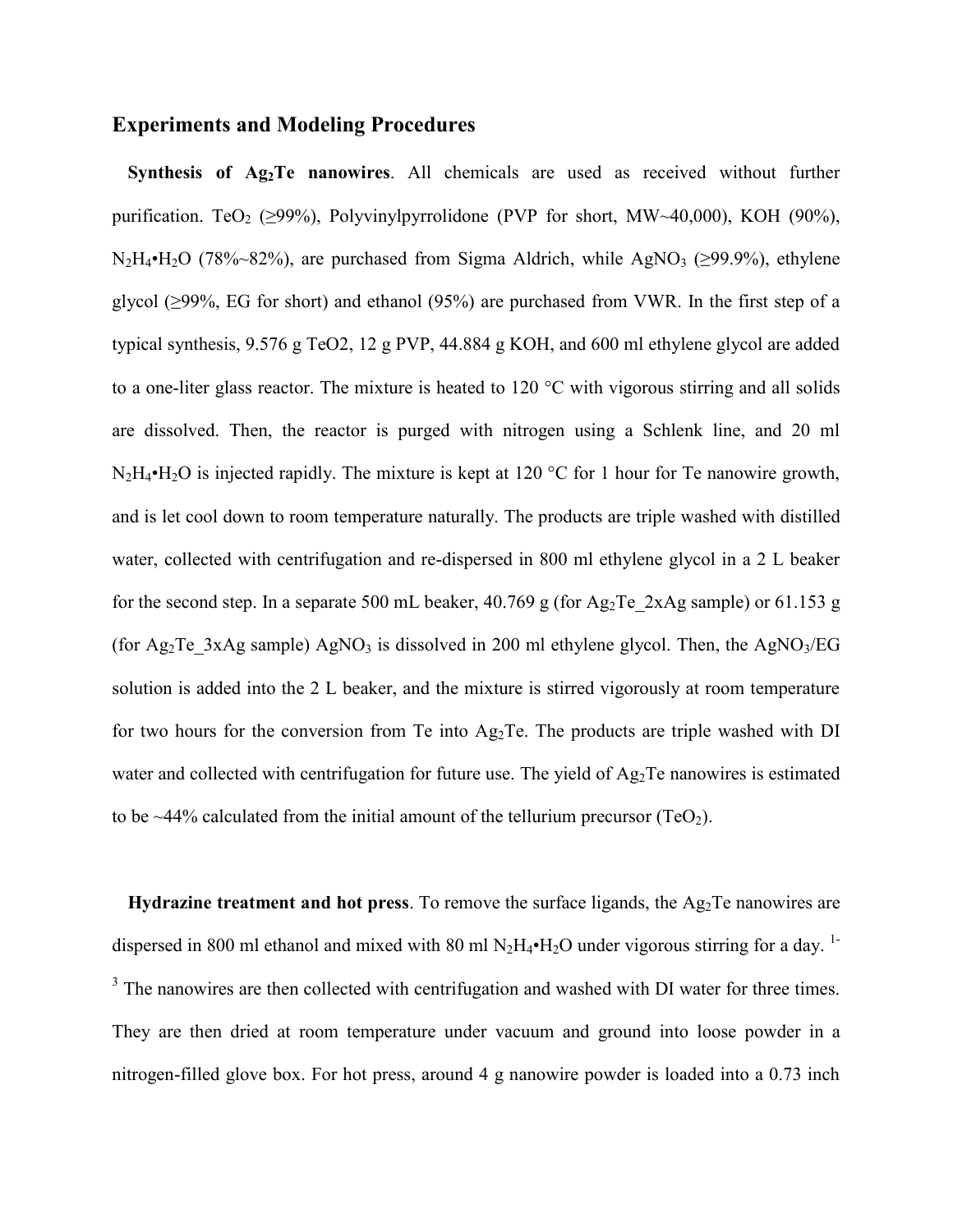diameter stainless die in the glove box, compressed at a pressure of 165 MPa, heated to 150 °C and held at the same temperature for 20 minutes, and then cooled down to room temperature naturally.

**Measurements of thermoelectric properties**. The Seebeck coefficients of the hot-pressed samples are measured with a home-built Seebeck measurement system operated under vacuum, in which two heaters are used to control the overall temperature and to generate temperature difference between the hot and cold sides of the sample, and two type-K thermocouples are used to measure temperature and the voltage differences between the hot and cold sides of the sample. The electrical conductivity and Hall coefficients are measured on a custom-built Hall apparatus using van der Pauw geometry, and a 2 T magnetic field is used for Hall coefficient measurements.<sup>4</sup> Thermal diffusivity (a) measurements are completed using the laser flash method. Density  $(\rho)$  is determined by measuring sample dimensions and mass. Then thermal conductivity is calculated from the equation  $\kappa = a^*C_p^* \rho$ , where  $C_p$  stands for specific heat and the Dulong-Petit value (3 $k_B T$  per atom) is used for  $C_p$ . The same treatment for  $C_p$  has been reported in several papers on  $Ag_2Te$ <sup>5-7</sup>

**Modeling with Boltzmann Transport Equations.** We also model the charge carrier transport for the materials in ambipolar transport regime using the near-equilibrium Boltzmann transport equations under the relaxation time approximation. More information about the modeling is found in previous report.<sup>8</sup> The band structure of  $Ag_2Te$  is modeled based on the Kane model with nonparabolic energy dispersion since the bands of  $Ag_2Te$  were found to be nonparabolic.<sup>5</sup> The scattering characteristic is found by fitting the experimental mobility of each sample. The acoustic phonon scattering is taken into account as the predominant scattering mechanism in Ag2Te. The additional scattering by nanostructuring and compositional variation in the material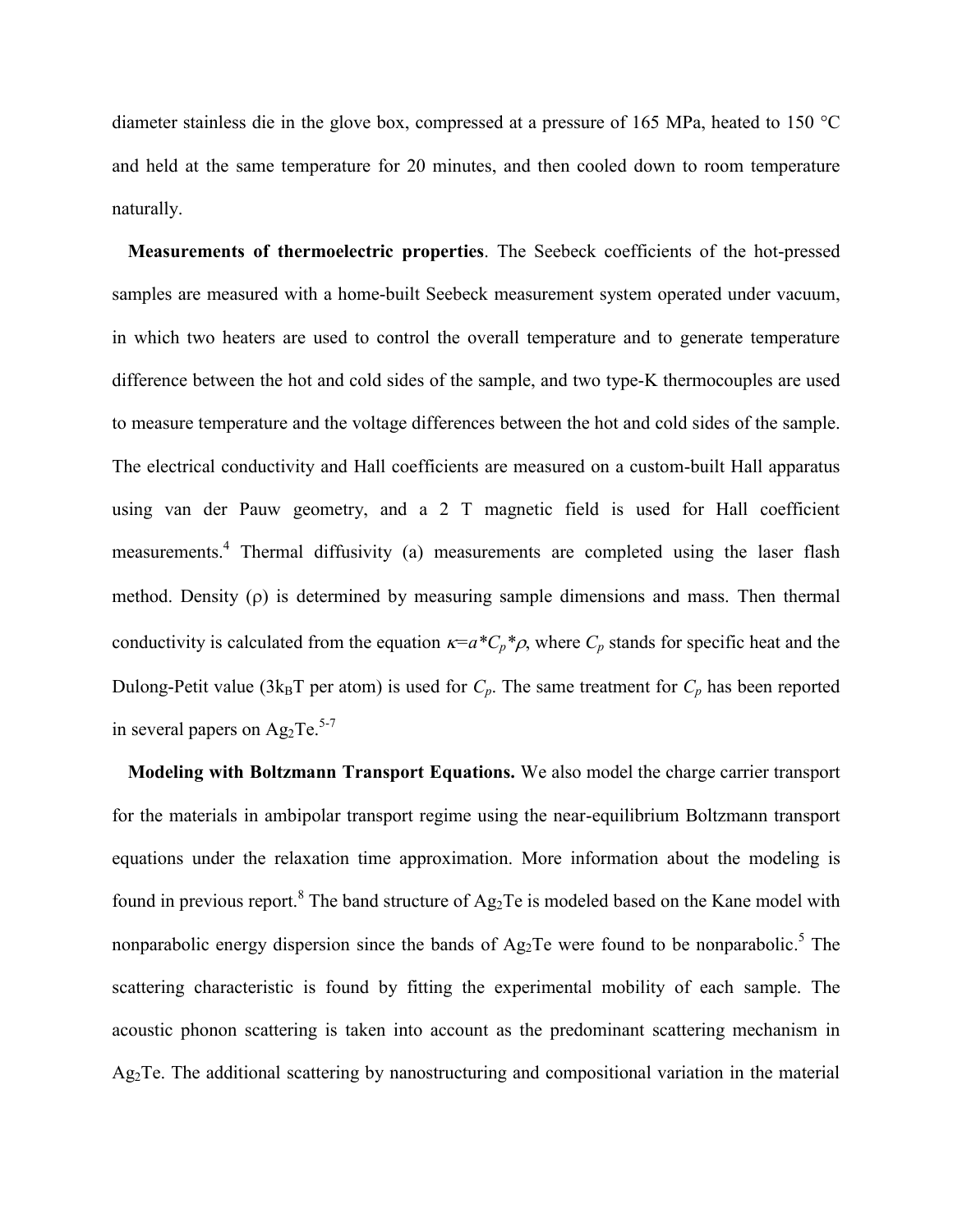is accounted for using the ionized impurity scattering and the short-range defect scattering with the adjustable parameters therein.

## **Supplementary Figure**



Figure S1. XRD pattern of the Ag<sub>2</sub>Te nanowires synthesized with stoichiometric amount of Ag precursor compared to the standard power XRD patterns of Ag<sub>2</sub>Te, Ag<sub>7</sub>Te<sub>4</sub>, and Ag<sub>5</sub>Te<sub>3</sub>. The peaks indicated by the arrow are attributed to the existence of  $Ag_7Te_4$  or  $Ag_5Te_3$ .